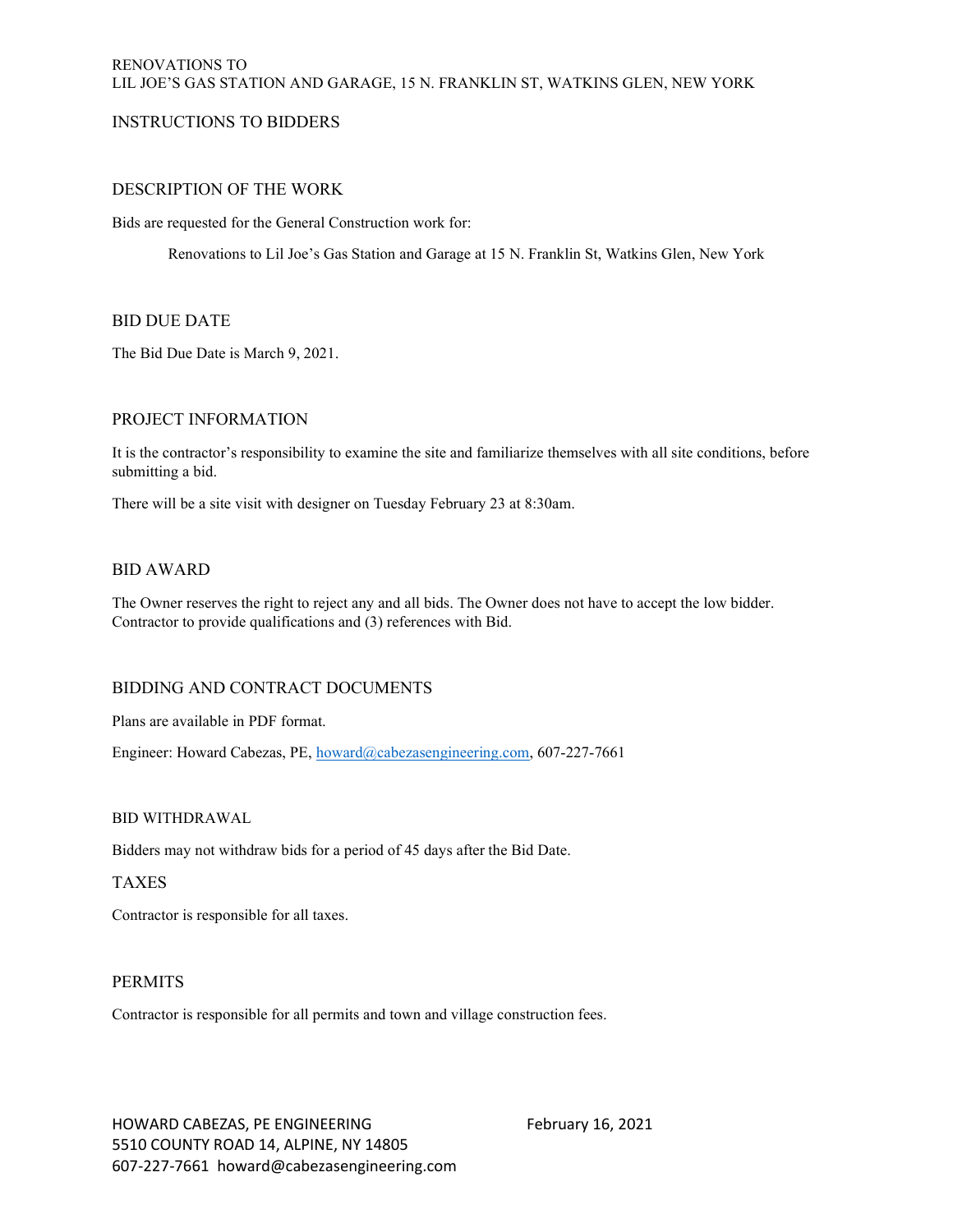# RENOVATIONS TO LIL JOE'S GAS STATION AND GARAGE, 15 N. FRANKLIN ST, WATKINS GLEN, NEW YORK

### SUPPLEMENTARY CONDITIONS

# CONTRACT AND GENERAL CONDITIONS

Abbreviated Standard Form of Agreement Between Owner and Contractor (AIA Document A 105-2017: Standard Short Form of Agreement Between Owner and Contractor) and A 201-2017 General Conditions of the Contract.

#### STARTING AND COMPLETION DATE

Construction is expected to start on March 29, 2021 and the completion date shall be by July 9, 2021.

### LIQUIDATED DAMAGES

There will be assessed a liquidated damages fee of \$ 300 per day for every calendar day the project extends beyond completion date.

#### INSURANCE

The Contractor shall include all major divisions of coverage, on a comprehensive basis, including:

Premises Operations ( X,C, and U Coverage) Independent Contractors Protective Products and Completed Operations Personal Injury Liability Contractual, including Contractor's obligation Owner, non owned and hired vehicles Broad Form Property Damage Workers Compensation

The owner shall be named as an additional insured on all contractor's insurance.

#### BUILDING PERMIT

The contractor is responsible for obtaining and paying for the Building Permit, and for completing work according to all applicable laws and regulations.

#### RETAINAGE

The Contractor shall bill monthly for 90% of the completed work on AIA G 702 and G 703. The Owner agrees to pay the contractor within 30 days of the payment request.

#### GRANT REQUIREMENTS

This project is funded in part by a the DRI (Downtown Revitalization Initiative, and in most cases was not funded at the full level requested. The Owner's grant reimbursement is contingent upon meeting all State requirements related to contractor procedures, use of MBE businesses, invoices, payment receipts and liability insurance. Contractor will need to adhere to the designated timeline. Failure to meet the time line may result in a reduction in payment.

Contractors must submit a Local M/WBE Utilization Plan, as well as Bid Solicitation Log in conjunction with individual project bids to SCOPED prior to the start of construction. Prior to reimbursement occurring, contractors will also need to submit a M/WBE Contractor Compliance and Payment Report, and attach supporting documentation (M/WBE executed contracts, final lien waivers, cancelled checks, etc., or other documentation) describing the "Good Faith Efforts" taken to achieve M/WBE program. MBE goal 10% of grant/ WBE goal 10% of grant.

#### JOB CLOSEOUT

Project close out: The Contractor shall inform the SCOPED Grant Administrator and the Engineer when all contracted work has been completed. A final site inspection will be scheduled. Any outstanding work must be completed prior to the final payment. All product warrantees and operation manuals must be submitted in 3-ring binder for owner.

HOWARD CABEZAS, PE ENGINEERING February 16, 2021 5510 COUNTY ROAD 14, ALPINE, NY 14805 607-227-7661 howard@cabezasengineering.com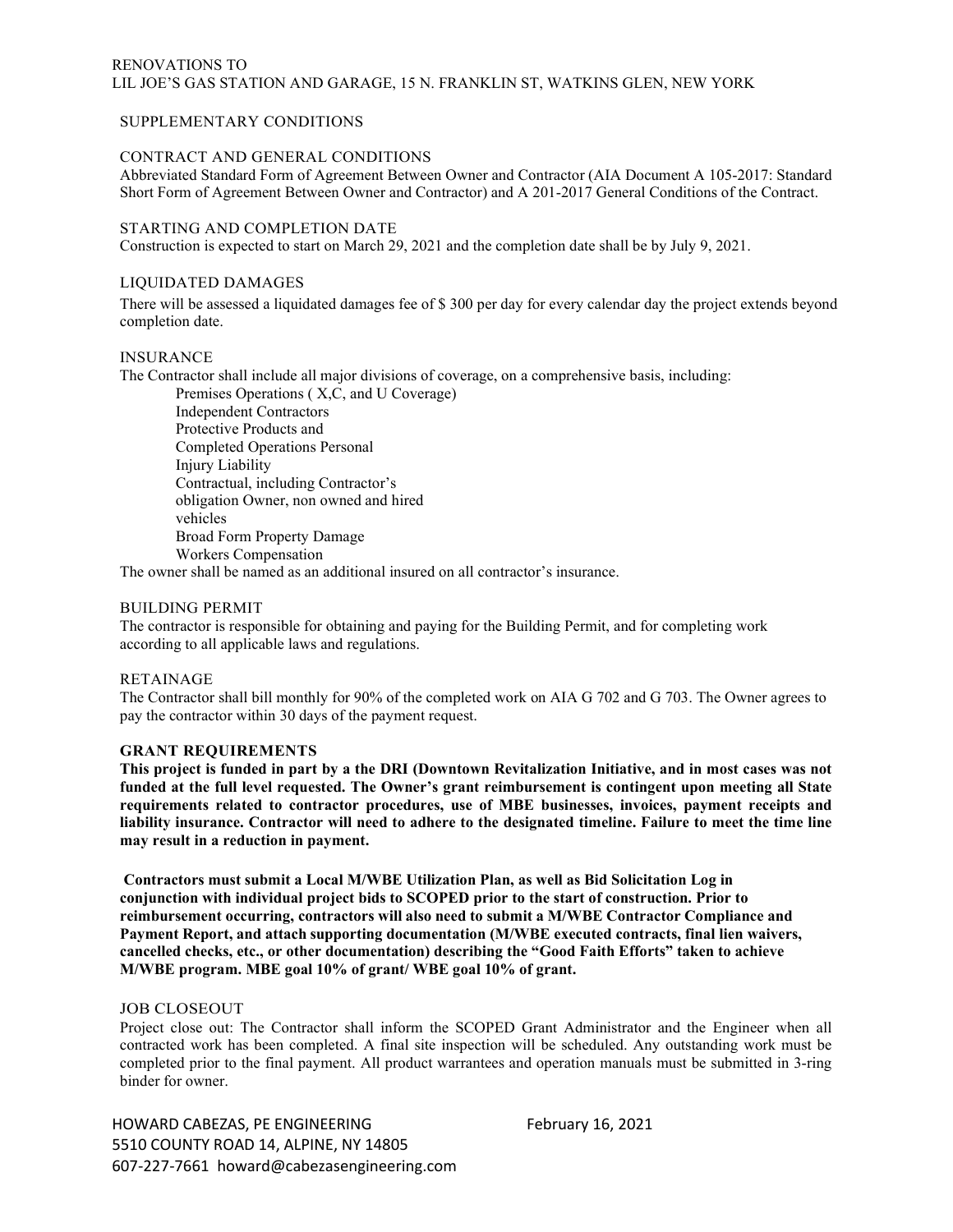# FORM OF PROPOSAL

Renovations to Lil Joe's Gas Station and Garage 15 N. Franklin St, Watkins Glen, New York

Engineer: Howard Cabezas, PE 5510 County Road 14 Alpine, NY 14805 607 227 7661 howard@cabezasengineering.com

Bids must be delivered to:

Judy McKinney Cherry, CEcD SCOPED, 910 S. Decatur St. Watkins Glen NY 14891 Email: Judy@FLXGateway.com

# Must be at SCOPED office by March 9, 2021

| Phone:                                                                                                                                                                                                                              |                   |
|-------------------------------------------------------------------------------------------------------------------------------------------------------------------------------------------------------------------------------------|-------------------|
|                                                                                                                                                                                                                                     |                   |
| The bidder herby certifies that he/she has examined and fully understands the<br>requirements of the bidding plans and proposes to furnish all labor, materials, and<br>equipment necessary to complete the work specified for the: |                   |
|                                                                                                                                                                                                                                     |                   |
|                                                                                                                                                                                                                                     |                   |
|                                                                                                                                                                                                                                     |                   |
| HOWARD CABEZAS, PE ENGINEERING<br>5510 COUNTY ROAD 14, ALPINE, NY 14805                                                                                                                                                             | February 16, 2021 |

607-227-7661 howard@cabezasengineering.com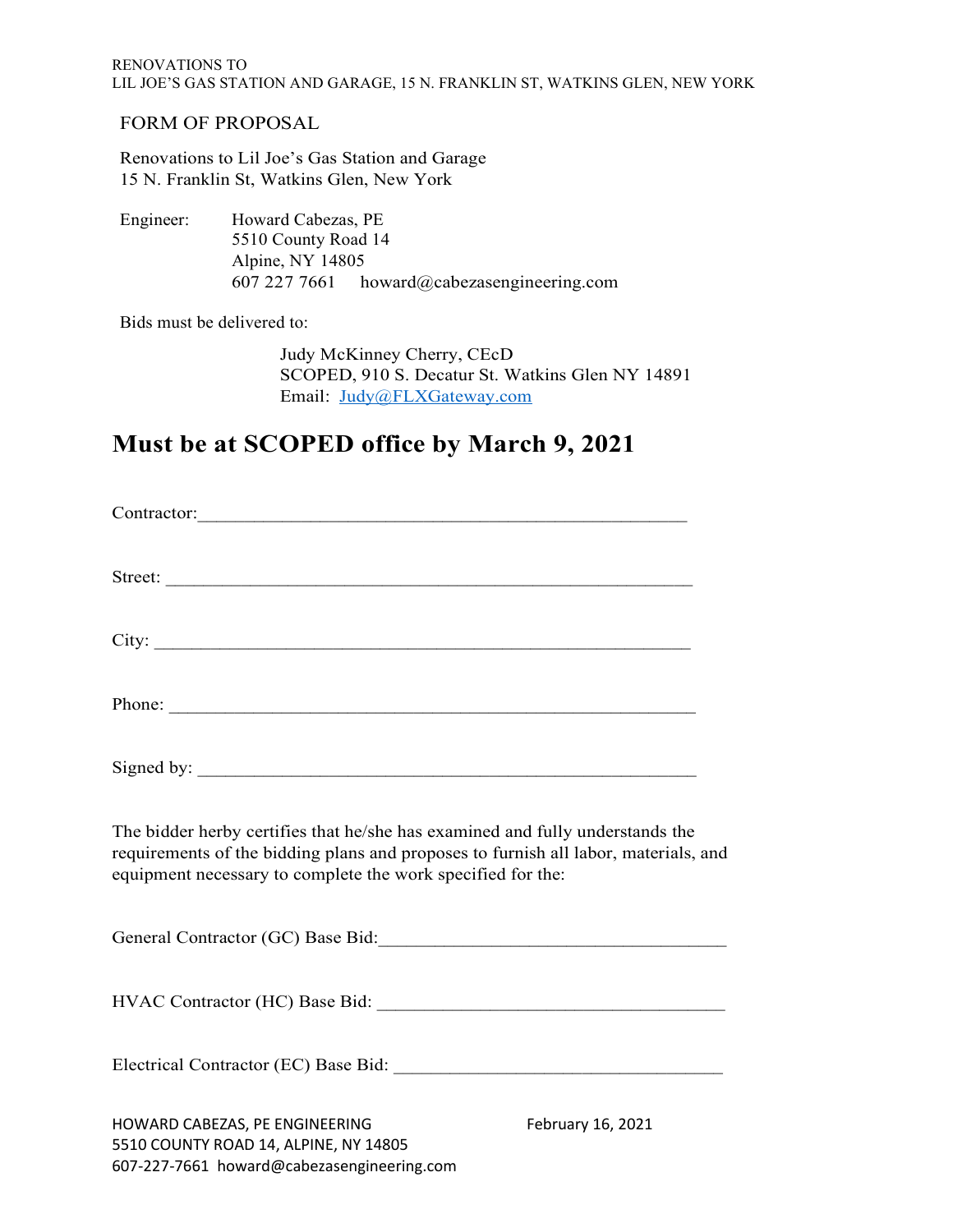# RENOVATIONS TO LIL JOE'S GAS STATION AND GARAGE, 15 N. FRANKLIN ST, WATKINS GLEN, NEW YORK

| Contingency for Base Bid: \$55,000                                                      |  |
|-----------------------------------------------------------------------------------------|--|
|                                                                                         |  |
| GC Alternate #1: Vinyl Siding in leu of Hardy Plank: ___________________________        |  |
| GC Alternate #2: Vinyl Siding over existing siding:                                     |  |
| The Owner reserves the right to reject any and all bids and does not have to accept the |  |

Addenda received:

lowest bidder.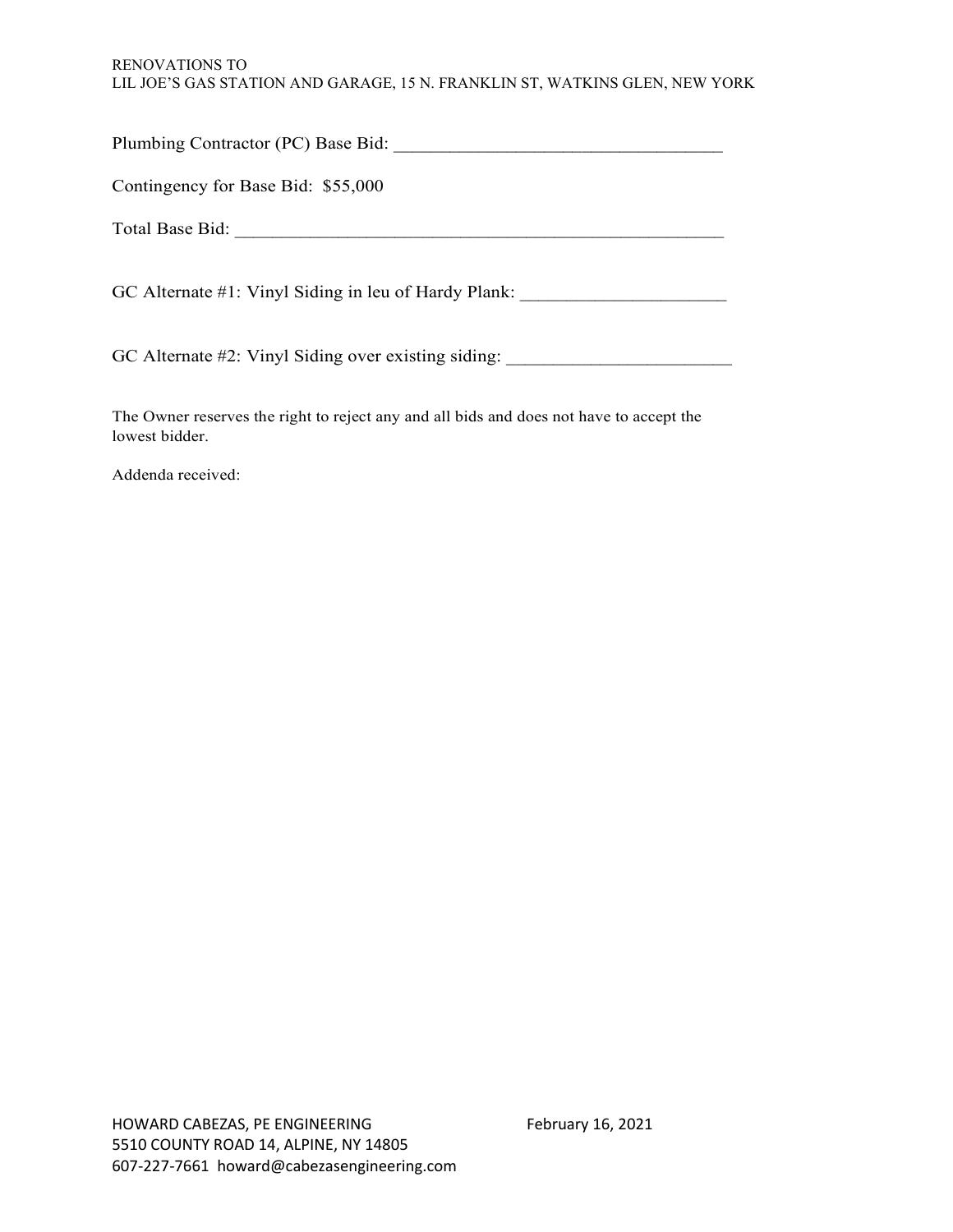General Requirements

## SUMMARY OF WORK

Project identification: Renovations of Lil Joe's Gas Station and Garage 15 N. Franklin St, Watkins Glen, New York

### Project summary:

This project provides for an update to the façade, new energy efficient windows, new energy efficient garage doors, new energy efficient exterior doors, new electrical services, new panelboards, new wiring, new lighting fixtures, new heating appliances, new toilet facilities, new roofs and outdoor back porch.

#### ALLOWANCES:

Include scheduled allowances in the project cost.

# PROCEDURES, CONTROLS, AND PAYMENTS

- a. Job Meetings: Preconstruction Meeting, and Bi-weekly or as requested by contractor.
- b. Schedule of Values: AIA Form G 703.
- c. Payment Requests: AIA Form G 702, 703: Payment Period: 30 days
- d. Change Procedures: AIA G 701; to be submitted and approved BEFORE construction work is done.
- e. Protection of Installed Work: Contractor to erect barricades to protect work.
- f. Waste Disposal: Contractor to provide dumpsters, and legally dispose waste off site. Maintain work areas in clean and orderly manner.
- g. Scheduling: Contractor to coordinate with owner regarding scheduling of work. Existing business to be in operation during construction and construction work cannot disrupt this.

# SUBMITTALS, PRODUCTS

- a. Shop drawings, reviewed and annotated by the general contractor -3 copies.
- b. Product data 2 copies.
- c. Samples 2 .
- d. Inspection and test reports 4 copies.
- e. Warranties 4 copies.
- f. Closeout submittals 4 copies.

# TEMPORARY FACILITIES

- a. Temporary Sanitary Facility to be provided by Contractor.
- b. Contractor to provide and pay for temporary electric service for construction purposes. c. Cleaning and Trash Removal: Contractor to provide dumpsters and legally dispose of
- all waste. Keep work areas in clean and orderly state.
- d. Provide temporary barriers, fencing, and warning signs to protect people, facilities, at work areas.

#### PROJECT CLOSEOUT

Scope: Prerequisites to substantial completion. Provide AIA G 704 Certificate of Substantial Completion

- a. Punch list.
- b. Warranties and Certifications.
- c. Occupancy permit.
- d. Start-up and testing of building

HOWARD CABEZAS, PE ENGINEERING February 16, 2021 5510 COUNTY ROAD 14, ALPINE, NY 14805 607-227-7661 howard@cabezasengineering.com